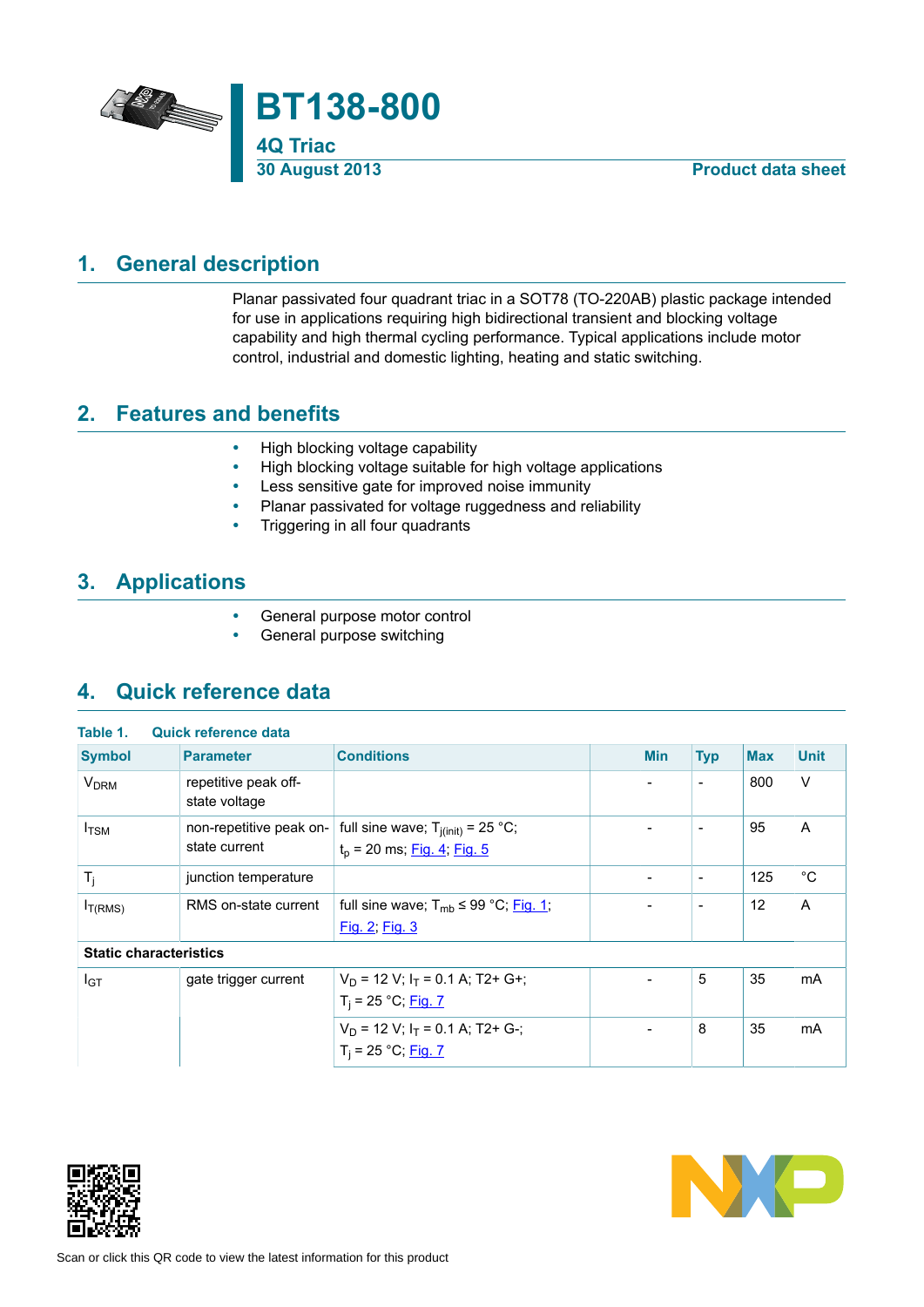| <b>Symbol</b>                  | <b>Parameter</b>                     | <b>Conditions</b>                                                                                                               | <b>Min</b> | <b>Typ</b> | <b>Max</b> | <b>Unit</b> |
|--------------------------------|--------------------------------------|---------------------------------------------------------------------------------------------------------------------------------|------------|------------|------------|-------------|
|                                |                                      | $V_D$ = 12 V; $I_T$ = 0.1 A; T2- G-;<br>$T_i = 25 °C;$ Fig. 7                                                                   |            | 10         | 35         | mA          |
|                                |                                      | $V_D$ = 12 V; $I_T$ = 0.1 A; T2- G+;<br>$T_i = 25 °C;$ Fig. 7                                                                   |            | 22         | 70         | mA          |
| <b>Dynamic characteristics</b> |                                      |                                                                                                                                 |            |            |            |             |
| $dV_D/dt$                      | rate of rise of off-state<br>voltage | $V_{DM}$ = 536 V; T <sub>i</sub> = 125 °C; (V <sub>DM</sub> = 67%<br>of $V_{DRM}$ ); exponential waveform; gate<br>open circuit | 100        | 250        | ÷          | $V/\mu s$   |

# <span id="page-1-0"></span>**5. Pinning information**

| Table 2. |                | <b>Pinning information</b>        |                             |                       |
|----------|----------------|-----------------------------------|-----------------------------|-----------------------|
| Pin      | <b>Symbol</b>  | <b>Description</b>                | <b>Simplified outline</b>   | <b>Graphic symbol</b> |
| 1        | T1             | main terminal 1                   | mb                          |                       |
| 2        | T <sub>2</sub> | main terminal 2                   |                             | sym051                |
| 3        | G              | gate                              |                             |                       |
| mb       | T <sub>2</sub> | mounting base; main<br>terminal 2 | $\frac{1}{2}$ $\frac{1}{3}$ |                       |
|          |                |                                   | <b>TO-220AB (SOT78)</b>     |                       |

# <span id="page-1-1"></span>**6. Ordering information**

| <b>Type number</b> | Package         |                                                                                     |                |
|--------------------|-----------------|-------------------------------------------------------------------------------------|----------------|
|                    | <b>Name</b>     | <b>Description</b>                                                                  | <b>Version</b> |
| BT138-800          | <b>TO-220AB</b> | plastic single-ended package; heatsink mounted; 1 mounting<br>hole; 3-lead TO-220AB | SOT78          |
| BT138-800/DG       | <b>TO-220AB</b> | plastic single-ended package; heatsink mounted; 1 mounting<br>hole; 3-lead TO-220AB | SOT78          |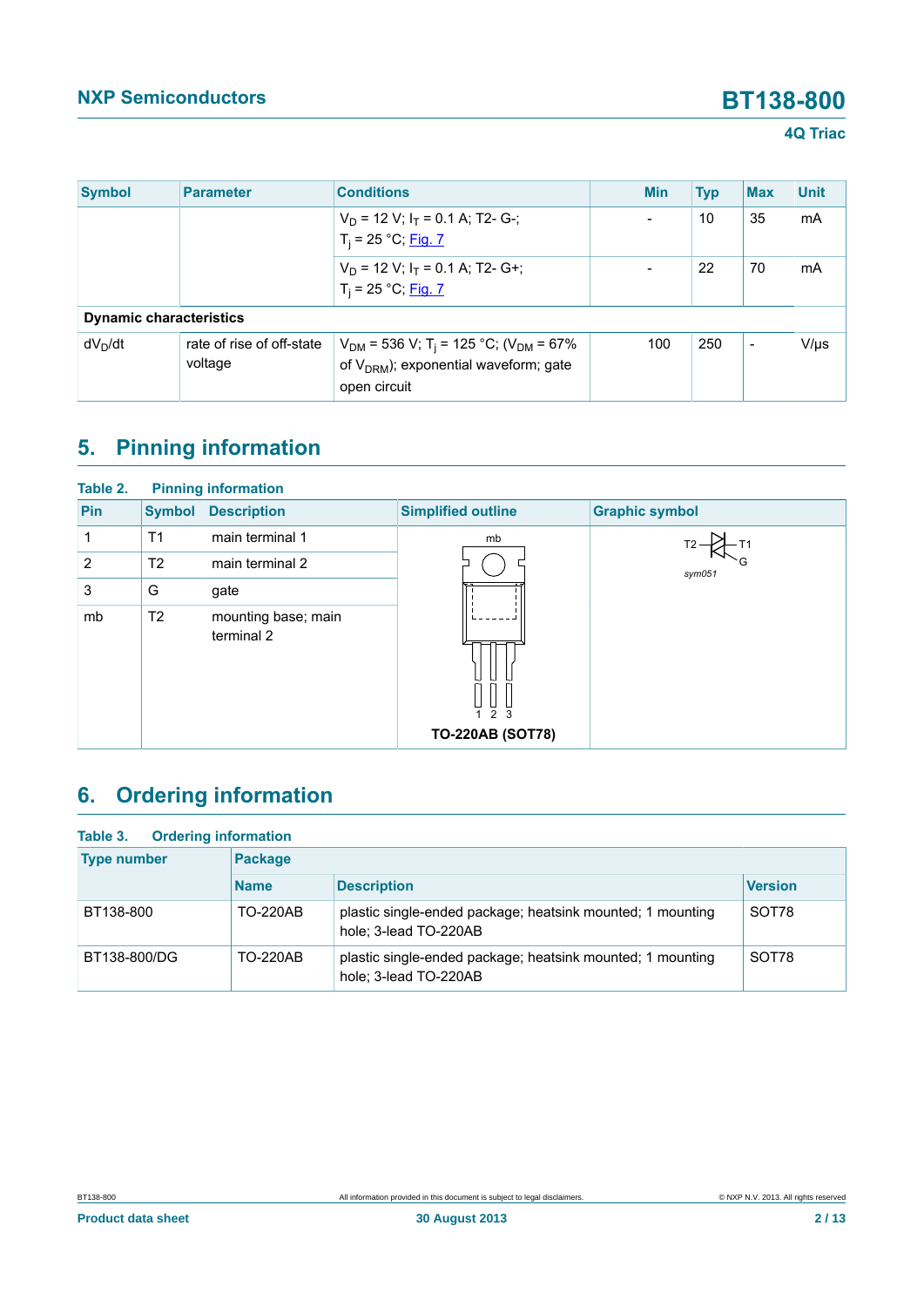# <span id="page-2-0"></span>**7. Limiting values**

### **Table 4. Limiting values**

*In accordance with the Absolute Maximum Rating System (IEC 60134).*

| <b>Symbol</b>          | <b>Parameter</b>                        | <b>Conditions</b>                                                          | <b>Min</b>               | <b>Max</b> | <b>Unit</b> |
|------------------------|-----------------------------------------|----------------------------------------------------------------------------|--------------------------|------------|-------------|
| <b>V<sub>DRM</sub></b> | repetitive peak off-state voltage       |                                                                            | $\overline{\phantom{a}}$ | 800        | $\vee$      |
| $I_{T(RMS)}$           | RMS on-state current                    | full sine wave; $T_{mb} \leq 99 \degree C$ ; Fig. 1;<br>Fig. 2; Fig. 3     | ÷                        | 12         | A           |
| $I_{\text{TSM}}$       | non-repetitive peak on-state<br>current | full sine wave; $T_{j(int)} = 25 °C$ ;<br>$t_p$ = 20 ms; Fig. 4; Fig. 5    |                          | 95         | A           |
|                        |                                         | full sine wave; $T_{j(int)} = 25$ °C;<br>$t_0$ = 16.7 ms                   | $\blacksquare$           | 105        | A           |
| $I^2t$                 | $I2t$ for fusing                        | $t_p$ = 10 ms; sine-wave pulse                                             | $\overline{\phantom{a}}$ | 45         | $A^2s$      |
| $dl_T/dt$              | rate of rise of on-state current        | $I_T$ = 20 A; $I_G$ = 0.2 A; dl <sub>G</sub> /dt = 0.2 A/µs;<br>$T2+G+$    | $\overline{a}$           | 50         | $A/\mu s$   |
|                        |                                         | $I_T$ = 20 A; $I_G$ = 0.2 A; dl <sub>G</sub> /dt = 0.2 A/µs;<br>$T2+G-$    | ÷                        | 50         | $A/\mu s$   |
|                        |                                         | $I_T$ = 20 A; $I_G$ = 0.2 A; dl <sub>G</sub> /dt = 0.2 A/µs;<br>$T2 - G -$ | $\overline{a}$           | 50         | $A/\mu s$   |
|                        |                                         | $I_T$ = 50 A; $I_G$ = 0.2 A; dl <sub>G</sub> /dt = 0.2 A/µs;<br>$T2 - G+$  | $\overline{\phantom{a}}$ | 10         | $A/\mu s$   |
| $I_{GM}$               | peak gate current                       |                                                                            | $\overline{\phantom{a}}$ | 2          | A           |
| $P_{GM}$               | peak gate power                         |                                                                            | $\blacksquare$           | 5          | W           |
| $P_{G(AV)}$            | average gate power                      | over any 20 ms period                                                      | $\overline{\phantom{a}}$ | 0.5        | W           |
| $T_{\text{stg}}$       | storage temperature                     |                                                                            | $-40$                    | 150        | $^{\circ}C$ |
| $T_j$                  | junction temperature                    |                                                                            | $\overline{a}$           | 125        | $^{\circ}C$ |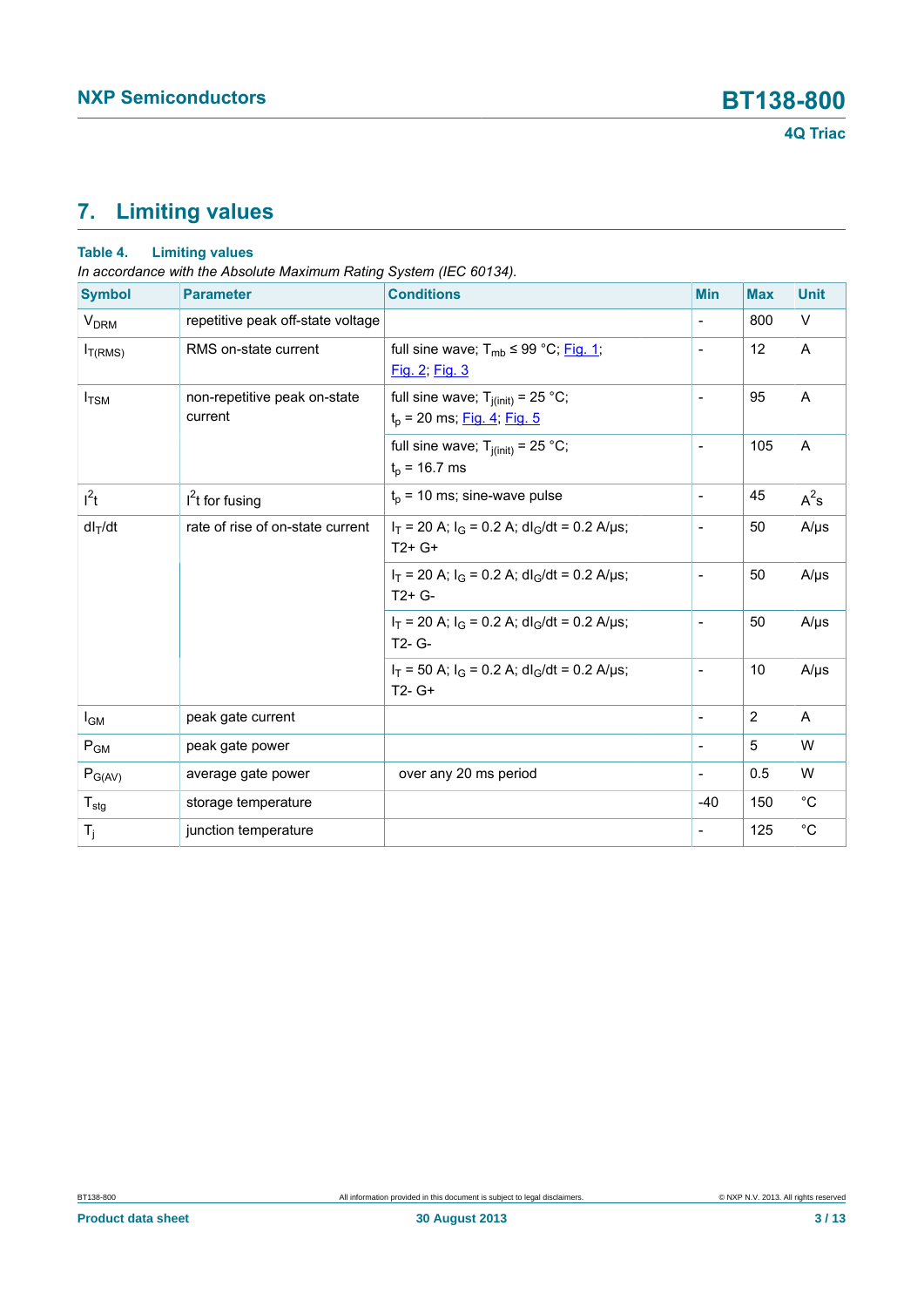<span id="page-3-1"></span>**4Q Triac**

<span id="page-3-2"></span><span id="page-3-0"></span>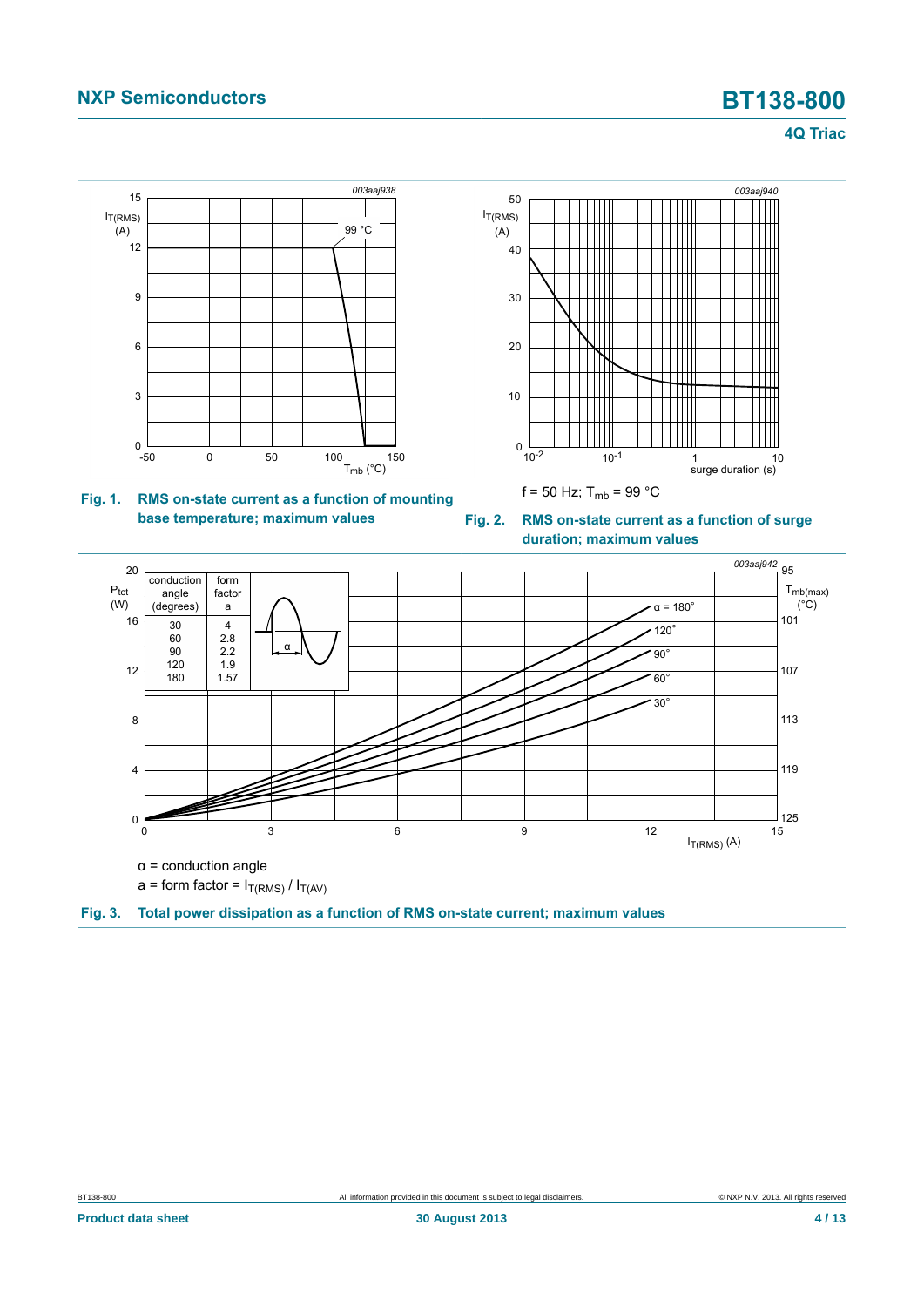### **4Q Triac**

<span id="page-4-1"></span><span id="page-4-0"></span>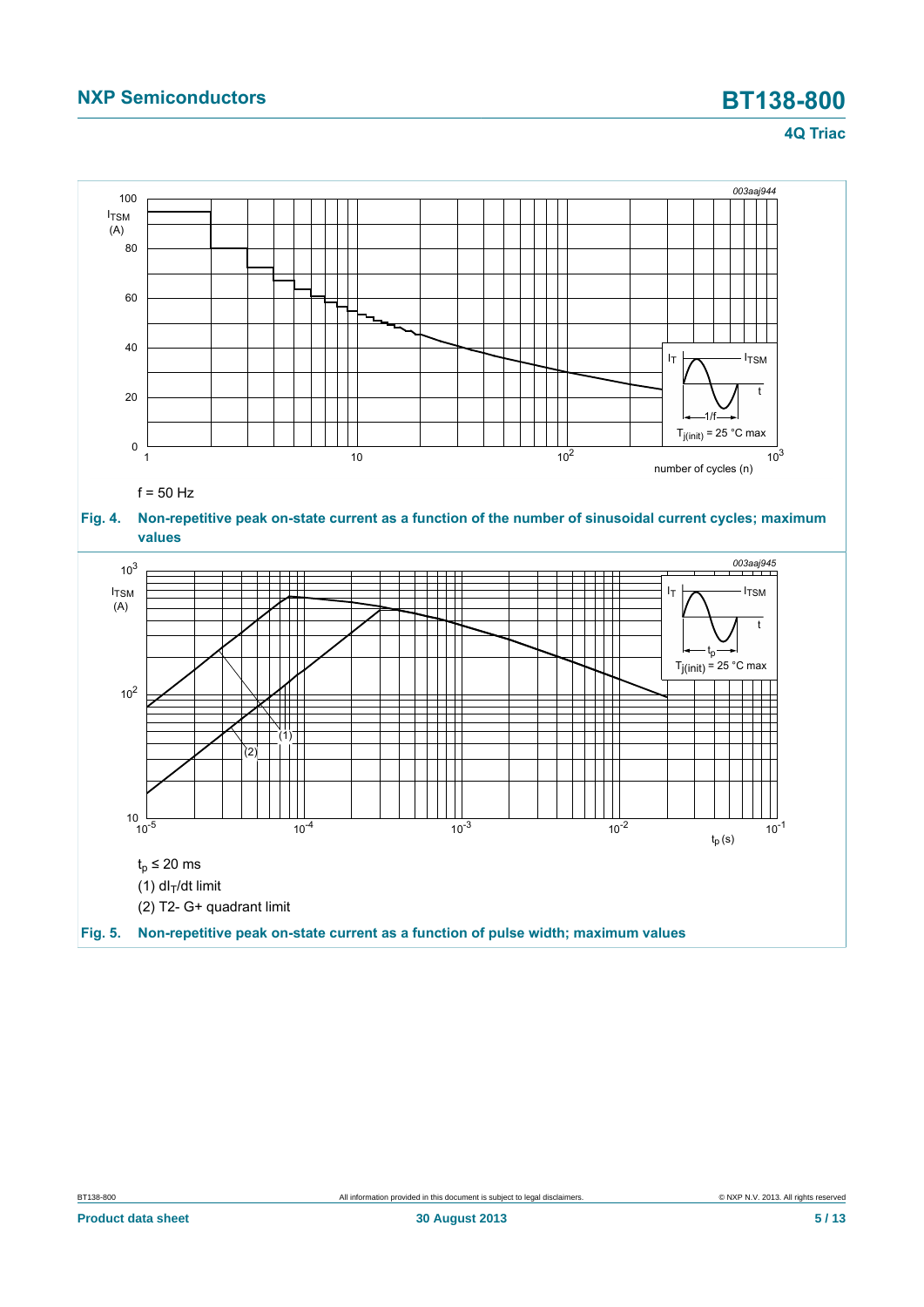# <span id="page-5-1"></span>**8. Thermal characteristics**

| Table 5.       | <b>Thermal characteristics</b>                    |                    |                          |                          |                          |             |
|----------------|---------------------------------------------------|--------------------|--------------------------|--------------------------|--------------------------|-------------|
| <b>Symbol</b>  | <b>Parameter</b>                                  | <b>Conditions</b>  | <b>Min</b>               | <b>Typ</b>               | <b>Max</b>               | <b>Unit</b> |
| $R_{th(j-mb)}$ | thermal resistance                                | full cycle; Fig. 6 | $\overline{\phantom{0}}$ | $\overline{\phantom{0}}$ | 1.5                      | K/W         |
|                | from junction to<br>mounting base                 | half cycle; Fig. 6 |                          | $\overline{\phantom{0}}$ | 2                        | K/W         |
| $R_{th(j-a)}$  | thermal resistance<br>from junction to<br>ambient | in free air        |                          | 60                       | $\overline{\phantom{0}}$ | K/W         |

<span id="page-5-0"></span>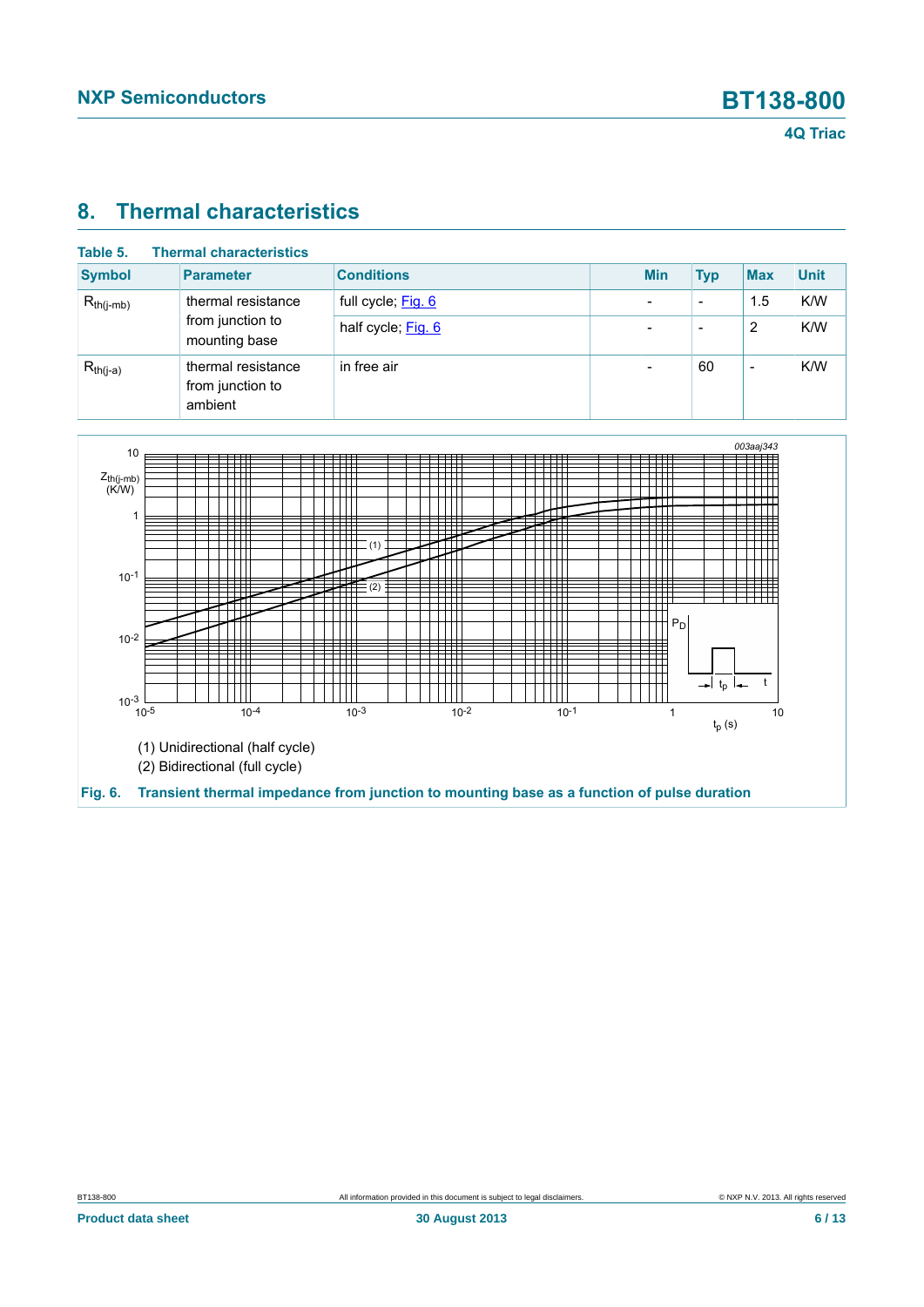# <span id="page-6-0"></span>**9. Characteristics**

| Table 6.                       | <b>Characteristics</b>               |                                                                                                                                        |                          |                |                |                |
|--------------------------------|--------------------------------------|----------------------------------------------------------------------------------------------------------------------------------------|--------------------------|----------------|----------------|----------------|
| <b>Symbol</b>                  | <b>Parameter</b>                     | <b>Conditions</b>                                                                                                                      | <b>Min</b>               | <b>Typ</b>     | <b>Max</b>     | <b>Unit</b>    |
| <b>Static characteristics</b>  |                                      |                                                                                                                                        |                          |                |                |                |
| $I_{GT}$                       | gate trigger current                 | $V_D$ = 12 V; $I_T$ = 0.1 A; T2+ G+;<br>$T_i = 25 °C;$ Fig. 7                                                                          | $\blacksquare$           | 5              | 35             | mA             |
|                                |                                      | $V_D$ = 12 V; $I_T$ = 0.1 A; T2+ G-;<br>$T_i = 25 °C;$ Fig. 7                                                                          |                          | 8              | 35             | mA             |
|                                |                                      | $V_D$ = 12 V; $I_T$ = 0.1 A; T2- G-;<br>$T_i = 25 °C;$ Fig. 7                                                                          | $\blacksquare$           | 10             | 35             | mA             |
|                                |                                      | $V_D$ = 12 V; $I_T$ = 0.1 A; T2- G+;<br>$T_i = 25 °C;$ Fig. 7                                                                          | $\blacksquare$           | 22             | 70             | mA             |
| I <sub>L</sub>                 | latching current                     | $V_D$ = 12 V; $I_G$ = 0.1 A; T2+ G+;<br>$T_i = 25 °C;$ Fig. 8                                                                          |                          | $\overline{7}$ | 40             | mA             |
|                                |                                      | $V_D$ = 12 V; $I_G$ = 0.1 A; T2+ G-;<br>$T_i = 25 °C;$ Fig. 8                                                                          | $\blacksquare$           | 20             | 60             | mA             |
|                                |                                      | $V_D$ = 12 V; $I_G$ = 0.1 A; T2- G-;<br>$T_i = 25 °C;$ Fig. 8                                                                          | $\blacksquare$           | 8              | 40             | mA             |
|                                |                                      | $V_D$ = 12 V; $I_G$ = 0.1 A; T2- G+;<br>$T_i = 25 °C;$ Fig. 8                                                                          | $\mathbf{r}$             | 10             | 60             | mA             |
| ΙH                             | holding current                      | $V_D$ = 12 V; T <sub>i</sub> = 25 °C; Fig. 9                                                                                           | $\overline{a}$           | 6              | 30             | m <sub>A</sub> |
| $V_T$                          | on-state voltage                     | $I_T$ = 15 A; T <sub>i</sub> = 25 °C; Fig. 10                                                                                          | $\blacksquare$           | 1.4            | 1.65           | V              |
| V <sub>GT</sub>                | gate trigger voltage                 | $V_D$ = 12 V; $I_T$ = 0.1 A; T <sub>i</sub> = 25 °C;<br><b>Fig. 11</b>                                                                 |                          | 0.7            | $\mathbf{1}$   | V              |
|                                |                                      | $V_D$ = 400 V; $I_T$ = 0.1 A; T <sub>i</sub> = 125 °C;<br><u>Fig. 11</u>                                                               | 0.25                     | 0.4            | $\overline{a}$ | V              |
| I <sub>D</sub>                 | off-state current                    | $V_D$ = 800 V; T <sub>i</sub> = 125 °C                                                                                                 | $\overline{\phantom{a}}$ | 0.1            | 0.5            | mA             |
| <b>Dynamic characteristics</b> |                                      |                                                                                                                                        |                          |                |                |                |
| $dV_D/dt$                      | rate of rise of off-state<br>voltage | $V_{DM}$ = 536 V; T <sub>i</sub> = 125 °C; (V <sub>DM</sub> = 67%<br>of V <sub>DRM</sub> ); exponential waveform; gate<br>open circuit | 100                      | 250            | $\frac{1}{2}$  | $V/\mu s$      |
| $t_{gt}$                       | gate-controlled turn-on<br>time      | $I_{TM}$ = 16 A; $V_D$ = 800 V; $I_G$ = 0.1 A; dl <sub>G</sub> /<br>$dt = 5$ A/ $\mu$ s                                                |                          | $\overline{2}$ |                | μs             |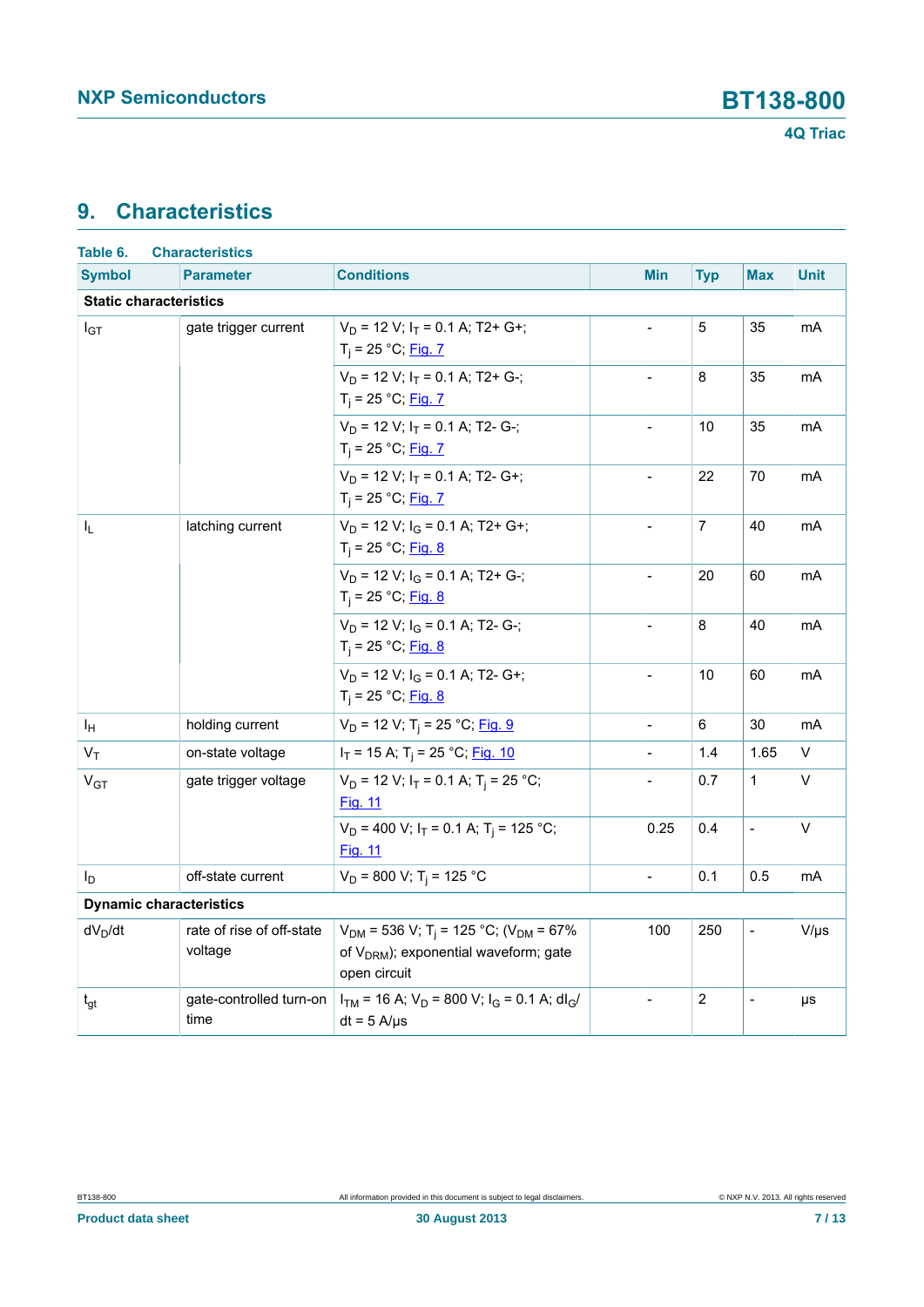### <span id="page-7-3"></span><span id="page-7-1"></span>**4Q Triac**

<span id="page-7-2"></span><span id="page-7-0"></span>

BT138-800 All information provided in this document is subject to legal disclaimers. © NXP N.V. 2013. All rights reserved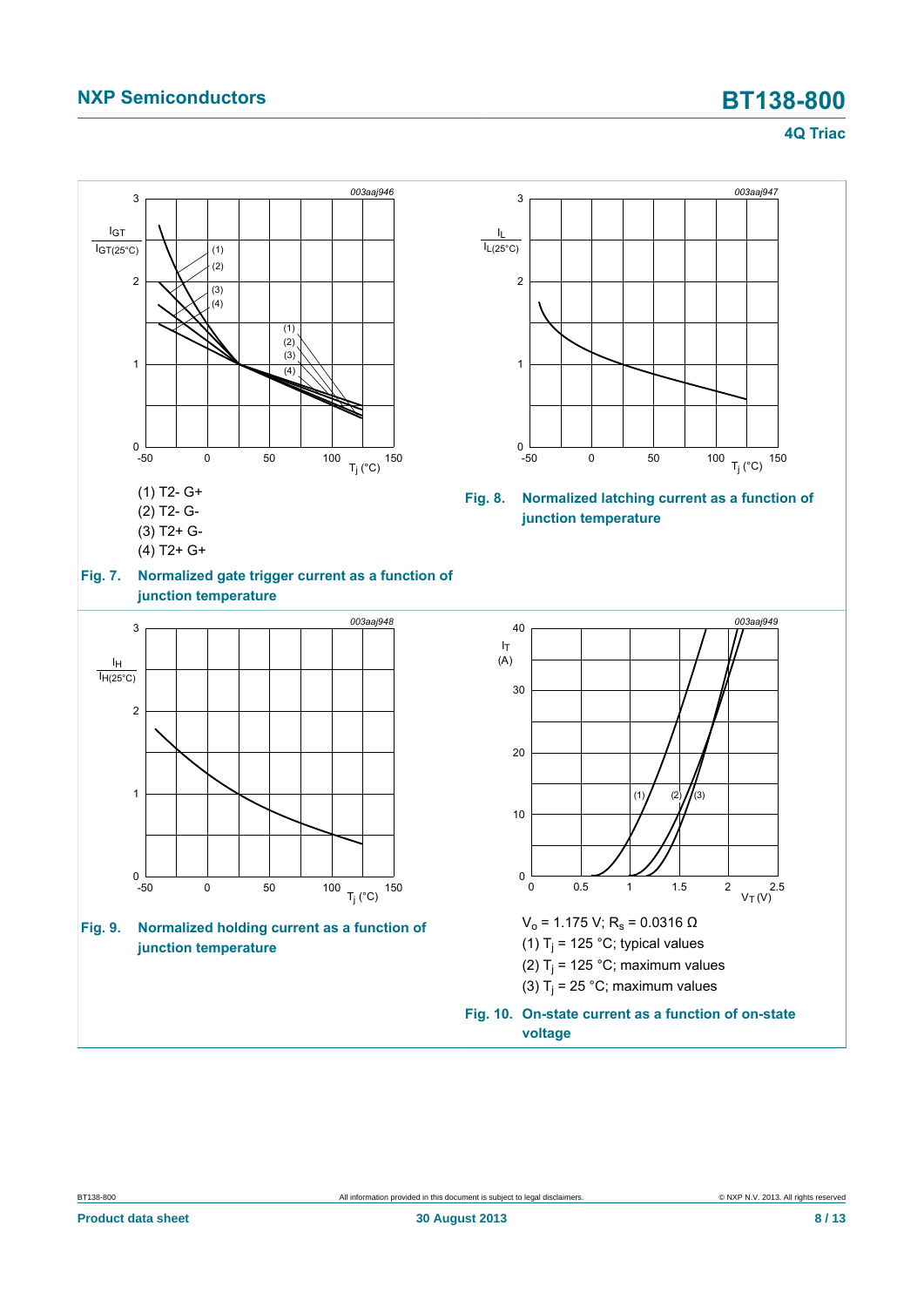## **4Q Triac**

<span id="page-8-0"></span>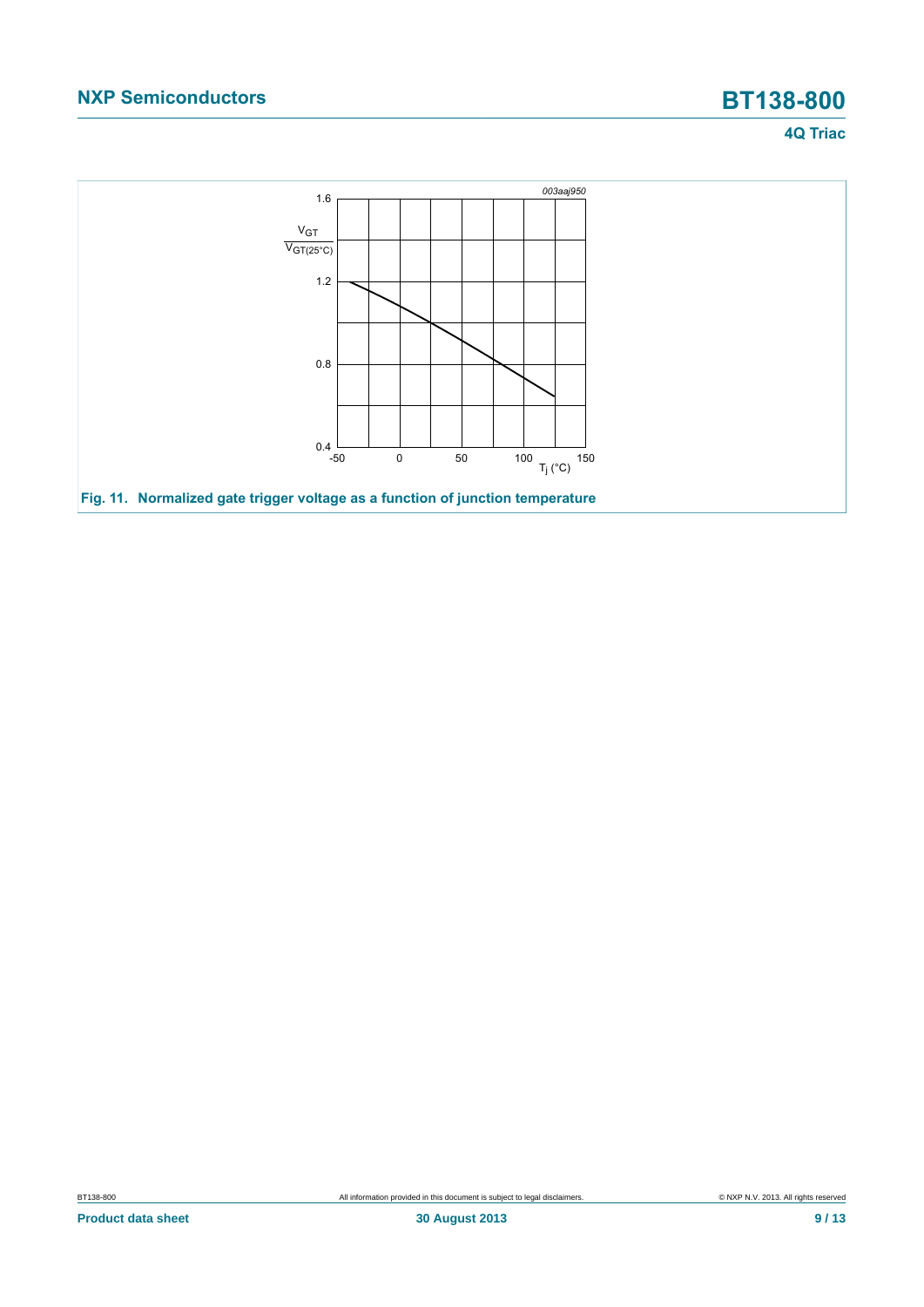# <span id="page-9-0"></span>**10. Package outline**



BT138-800 **All information provided in this document is subject to legal disclaimers.** © NXP N.V. 2013. All rights reserved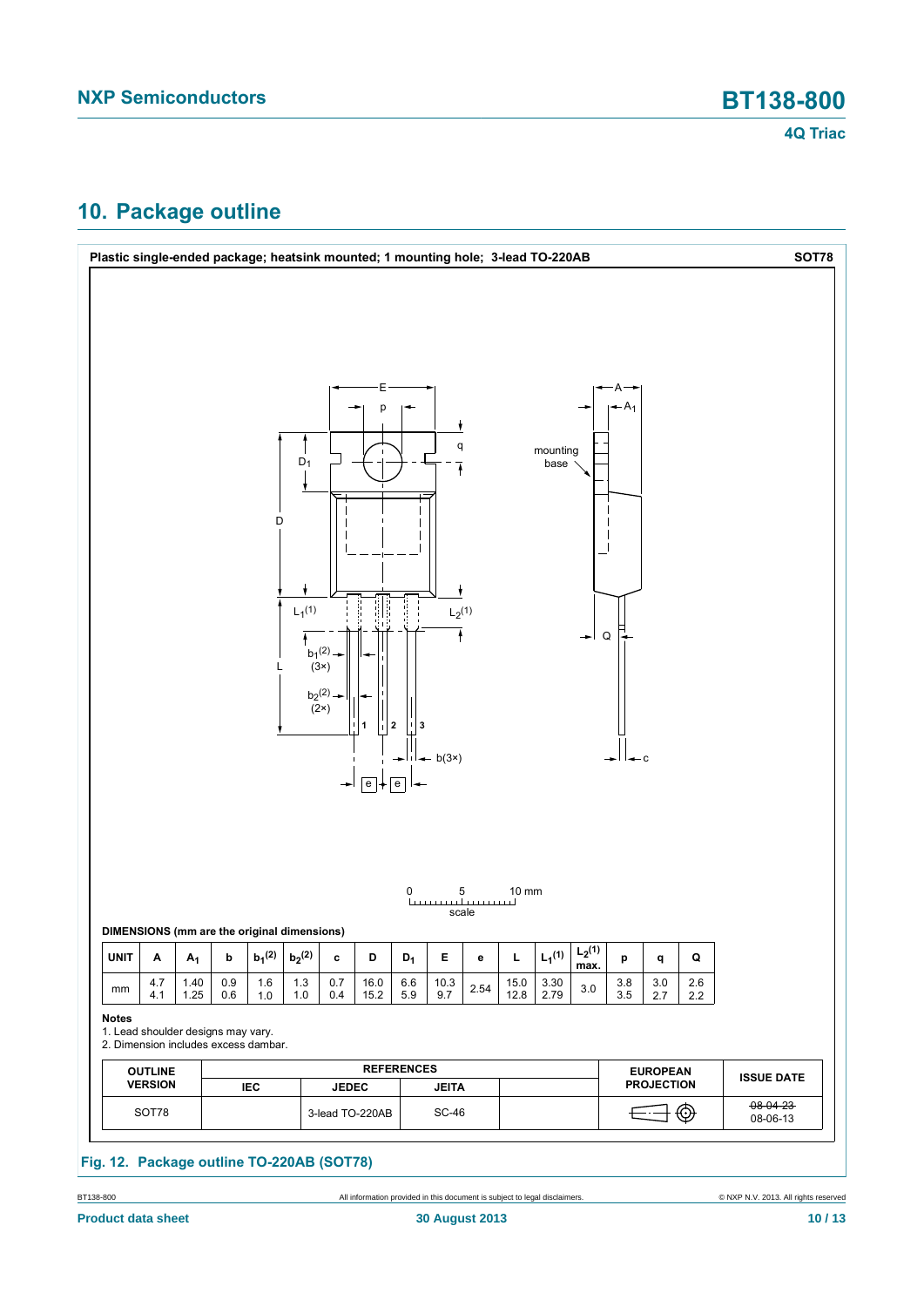## <span id="page-10-1"></span><span id="page-10-0"></span>**11. Legal information**

### <span id="page-10-2"></span>**11.1 Data sheet status**

| <b>Document</b><br>status [1][2]     | <b>Product</b><br>status [3] | <b>Definition</b>                                                                           |
|--------------------------------------|------------------------------|---------------------------------------------------------------------------------------------|
| Objective<br>[short] data<br>sheet   | Development                  | This document contains data from<br>the objective specification for product<br>development. |
| Preliminary<br>[short] data<br>sheet | Qualification                | This document contains data from the<br>preliminary specification.                          |
| Product<br>[short] data<br>sheet     | Production                   | This document contains the product<br>specification.                                        |

[1] Please consult the most recently issued document before initiating or completing a design.

[2] The term 'short data sheet' is explained in section "Definitions".

The product status of device(s) described in this document may have changed since this document was published and may differ in case of multiple devices. The latest product status information is available on the Internet at URL http://www.nxp.com.

### <span id="page-10-3"></span>**11.2 Definitions**

**Preview** — The document is a preview version only. The document is still subject to formal approval, which may result in modifications or additions. NXP Semiconductors does not give any representations or warranties as to the accuracy or completeness of information included herein and shall have no liability for the consequences of use of such information.

**Draft** — The document is a draft version only. The content is still under internal review and subject to formal approval, which may result in modifications or additions. NXP Semiconductors does not give any representations or warranties as to the accuracy or completeness of information included herein and shall have no liability for the consequences of use of such information.

**Short data sheet** — A short data sheet is an extract from a full data sheet with the same product type number(s) and title. A short data sheet is intended for quick reference only and should not be relied upon to contain detailed and full information. For detailed and full information see the relevant full data sheet, which is available on request via the local NXP Semiconductors sales office. In case of any inconsistency or conflict with the short data sheet, the full data sheet shall prevail.

**Product specification** — The information and data provided in a Product data sheet shall define the specification of the product as agreed between NXP Semiconductors and its customer, unless NXP Semiconductors and customer have explicitly agreed otherwise in writing. In no event however, shall an agreement be valid in which the NXP Semiconductors product is deemed to offer functions and qualities beyond those described in the Product data sheet.

## <span id="page-10-4"></span>**11.3 Disclaimers**

**Limited warranty and liability** — Information in this document is believed to be accurate and reliable. However, NXP Semiconductors does not give any representations or warranties, expressed or implied, as to the accuracy or completeness of such information and shall have no liability for the consequences of use of such information. NXP Semiconductors takes no responsibility for the content in this document if provided by an information source outside of NXP Semiconductors.

In no event shall NXP Semiconductors be liable for any indirect, incidental, punitive, special or consequential damages (including - without limitation lost profits, lost savings, business interruption, costs related to the removal or replacement of any products or rework charges) whether or not such damages are based on tort (including negligence), warranty, breach of contract or any other legal theory.

Notwithstanding any damages that customer might incur for any reason whatsoever, NXP Semiconductors' aggregate and cumulative liability towards customer for the products described herein shall be limited in accordance with the *Terms and conditions of commercial sale* of NXP Semiconductors.

**Right to make changes** — NXP Semiconductors reserves the right to make changes to information published in this document, including without limitation specifications and product descriptions, at any time and without notice. This document supersedes and replaces all information supplied prior to the publication hereof.

**Suitability for use** — NXP Semiconductors products are not designed, authorized or warranted to be suitable for use in life support, life-critical or safety-critical systems or equipment, nor in applications where failure or malfunction of an NXP Semiconductors product can reasonably be expected to result in personal injury, death or severe property or environmental damage. NXP Semiconductors and its suppliers accept no liability for inclusion and/or use of NXP Semiconductors products in such equipment or applications and therefore such inclusion and/or use is at the customer's own risk.

**Quick reference data** — The Quick reference data is an extract of the product data given in the Limiting values and Characteristics sections of this document, and as such is not complete, exhaustive or legally binding.

**Applications** — Applications that are described herein for any of these products are for illustrative purposes only. NXP Semiconductors makes no representation or warranty that such applications will be suitable for the specified use without further testing or modification.

Customers are responsible for the design and operation of their applications and products using NXP Semiconductors products, and NXP Semiconductors accepts no liability for any assistance with applications or customer product design. It is customer's sole responsibility to determine whether the NXP Semiconductors product is suitable and fit for the customer's applications and products planned, as well as for the planned application and use of customer's third party customer(s). Customers should provide appropriate design and operating safeguards to minimize the risks associated with their applications and products.

NXP Semiconductors does not accept any liability related to any default, damage, costs or problem which is based on any weakness or default in the customer's applications or products, or the application or use by customer's third party customer(s). Customer is responsible for doing all necessary testing for the customer's applications and products using NXP Semiconductors products in order to avoid a default of the applications and the products or of the application or use by customer's third party customer(s). NXP does not accept any liability in this respect.

**Limiting values** — Stress above one or more limiting values (as defined in the Absolute Maximum Ratings System of IEC 60134) will cause permanent damage to the device. Limiting values are stress ratings only and (proper) operation of the device at these or any other conditions above those given in the Recommended operating conditions section (if present) or the Characteristics sections of this document is not warranted. Constant or repeated exposure to limiting values will permanently and irreversibly affect the quality and reliability of the device.

**Terms and conditions of commercial sale** — NXP Semiconductors products are sold subject to the general terms and conditions of commercial sale, as published at<http://www.nxp.com/profile/terms>, unless otherwise agreed in a valid written individual agreement. In case an individual agreement is concluded only the terms and conditions of the respective agreement shall apply. NXP Semiconductors hereby expressly objects to applying the customer's general terms and conditions with regard to the purchase of NXP Semiconductors products by customer.

**No offer to sell or license** — Nothing in this document may be interpreted or construed as an offer to sell products that is open for acceptance or the

BT138-800 All information provided in this document is subject to legal disclaimers. © NXP N.V. 2013. All rights reserved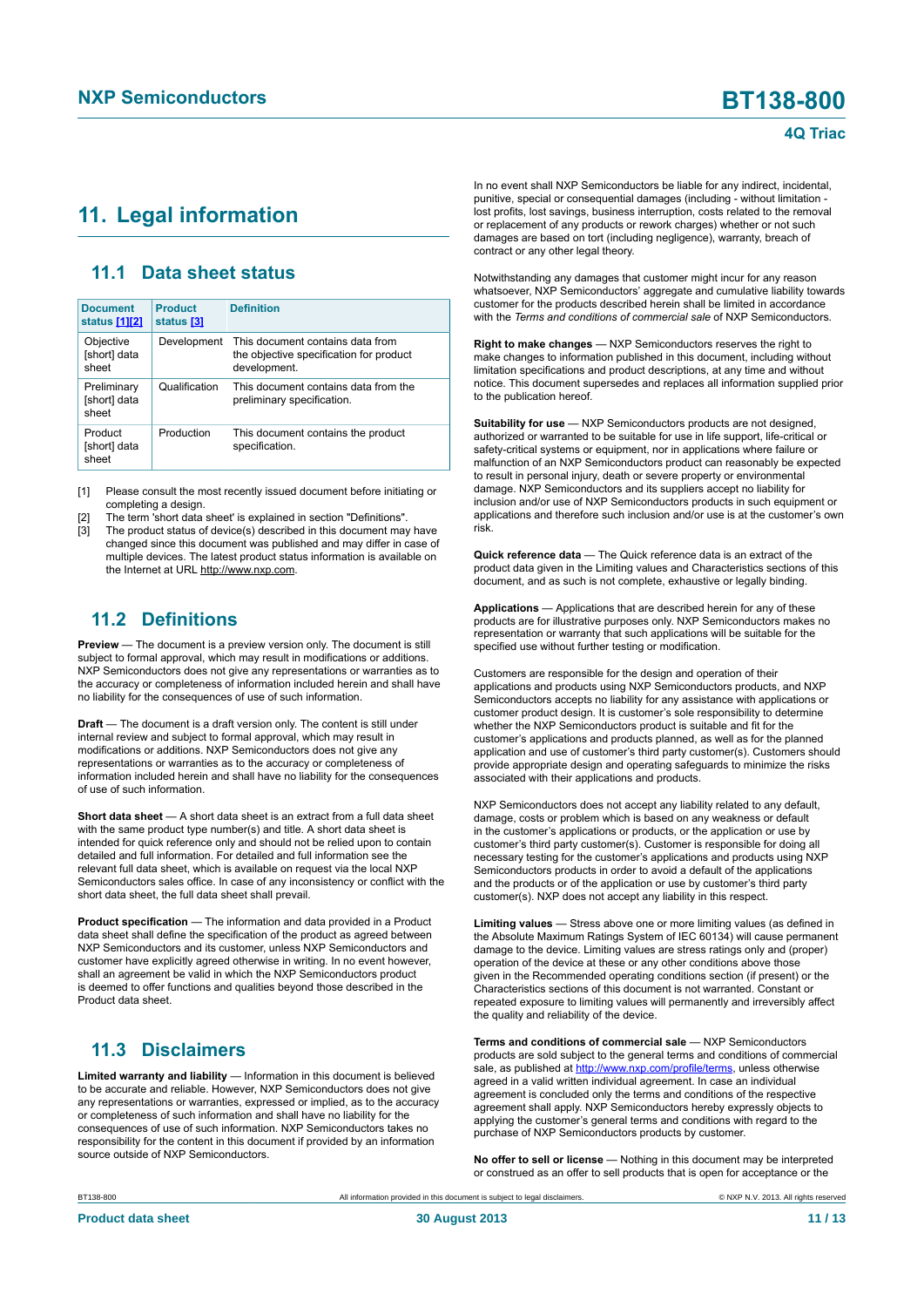grant, conveyance or implication of any license under any copyrights, patents or other industrial or intellectual property rights.

**Export control** — This document as well as the item(s) described herein may be subject to export control regulations. Export might require a prior authorization from competent authorities.

**Non-automotive qualified products** — Unless this data sheet expressly states that this specific NXP Semiconductors product is automotive qualified, the product is not suitable for automotive use. It is neither qualified nor tested in accordance with automotive testing or application requirements. NXP Semiconductors accepts no liability for inclusion and/or use of nonautomotive qualified products in automotive equipment or applications.

In the event that customer uses the product for design-in and use in automotive applications to automotive specifications and standards, customer (a) shall use the product without NXP Semiconductors' warranty of the product for such automotive applications, use and specifications, and (b) whenever customer uses the product for automotive applications beyond NXP Semiconductors' specifications such use shall be solely at customer's own risk, and (c) customer fully indemnifies NXP Semiconductors for any liability, damages or failed product claims resulting from customer design and use of the product for automotive applications beyond NXP Semiconductors' standard warranty and NXP Semiconductors' product specifications.

**Translations** — A non-English (translated) version of a document is for reference only. The English version shall prevail in case of any discrepancy between the translated and English versions.

### <span id="page-11-0"></span>**11.4 Trademarks**

Notice: All referenced brands, product names, service names and trademarks are the property of their respective owners.

**Adelante**, **Bitport**, **Bitsound**, **CoolFlux**, **CoReUse**, **DESFire**, **EZ-HV**, **FabKey**, **GreenChip**, **HiPerSmart**, **HITAG**, **I²C-bus** logo, **ICODE**, **I-CODE**, **ITEC**, **Labelution**, **MIFARE**, **MIFARE Plus**, **MIFARE Ultralight**, **MoReUse**, **QLPAK**, **Silicon Tuner**, **SiliconMAX**, **SmartXA**, **STARplug**, **TOPFET**, **TrenchMOS**, **TriMedia** and **UCODE** — are trademarks of NXP B.V.

**HD Radio** and **HD Radio** logo — are trademarks of iBiquity Digital Corporation.